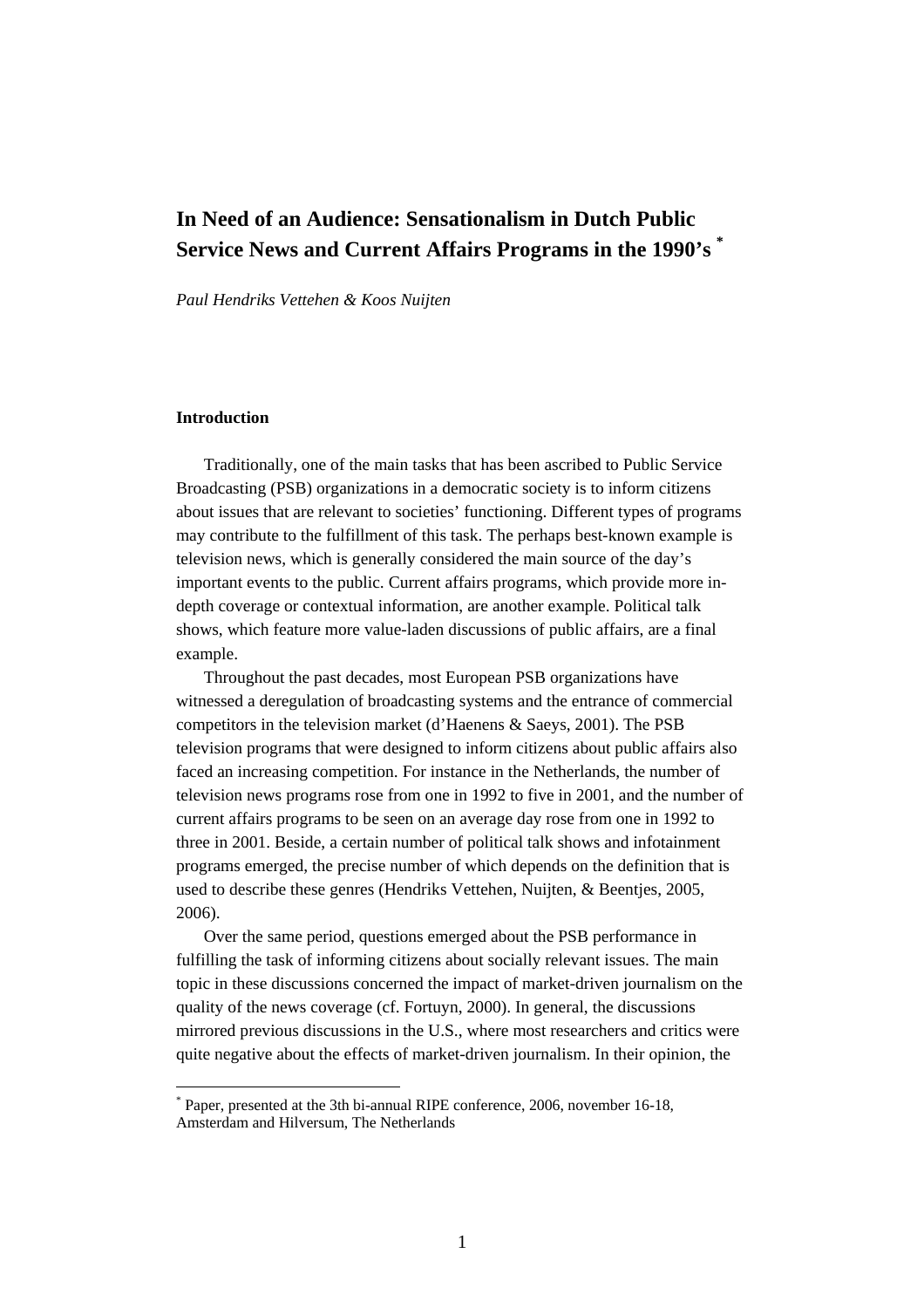market mechanisms were expected to produce news with a generally low informational level and a homogeneous content, directed primarily at those sections of the population that are most interesting to the advertisers (e.g., Bagdikian, 1985; McManus, 1994; Underwood, 1988). However, some observers argued that the pressure of the market would urge journalists to take the information needs of the public seriously, which would result in a higher quality news (McManus, 1994, pp. 2–3).

 A recurrent theoretical notion in the discussions about the quality of news and current affairs programs is that an increasing competition puts pressure on news producers and owners to capture and hold the attention of the audience. Various labels have emerged to describe the news that is expected to have this capacity, for instance 'dramaturgically crafted news' (Hvitfelt, 1994), 'infotainment coefficient' (Graber, 1994), 'proximity news' (Hjarvard, 2000), 'tabloid news' (Grabe, Zhou, Lang & Bolls, 2000; Grabe, Lang, & Zhao, 2003), and 'sensationalism' (Grabe, Zhou, & Barnett, 2001; Hendriks Vettehen et al., 2005, 2006), the label to be employed in the present paper because the concept of sensationalism has been theoretically elaborated over the past few years.

In this paper, we discuss the more or less sensationalist character of PSB news and current affairs programs in the Netherlands over the past decades. The discussion is centered around a number of questions. First, what do we mean when we talk about news or current affairs stories as being sensationalist? Second, how do we have to evaluate sensationalism? Is sensationalism really as negative as often is assumed in public discussions? Third, what do we know about a trend toward sensationalism that is often assumed? Is there a trend? And if yes, how do public broadcasting organizations fare? How do the Dutch fare in international perspective? Is competition really the driving force behind sensationalism? Fourth, and finally, what lessons are there to learn for future PSB news and current affairs programs?

# **What 'is' sensationalism?**

In early studies, sensationalism in the news was conceived mostly in terms of story content, such as stories about crime, violence, natural disasters, accidents, and fires (e.g., Adams, 1978). Over the past decades, the concept of sensationalism has gradually become more connected to theoretical notions about human evolution. The most important idea in this respect is that over the course of biological and cultural evolution the human brain has become adapted to the task of continuously surveying the environment for information about situations that are potentially threatening, i.e., the smell of a wild animal; or situations that increase chances of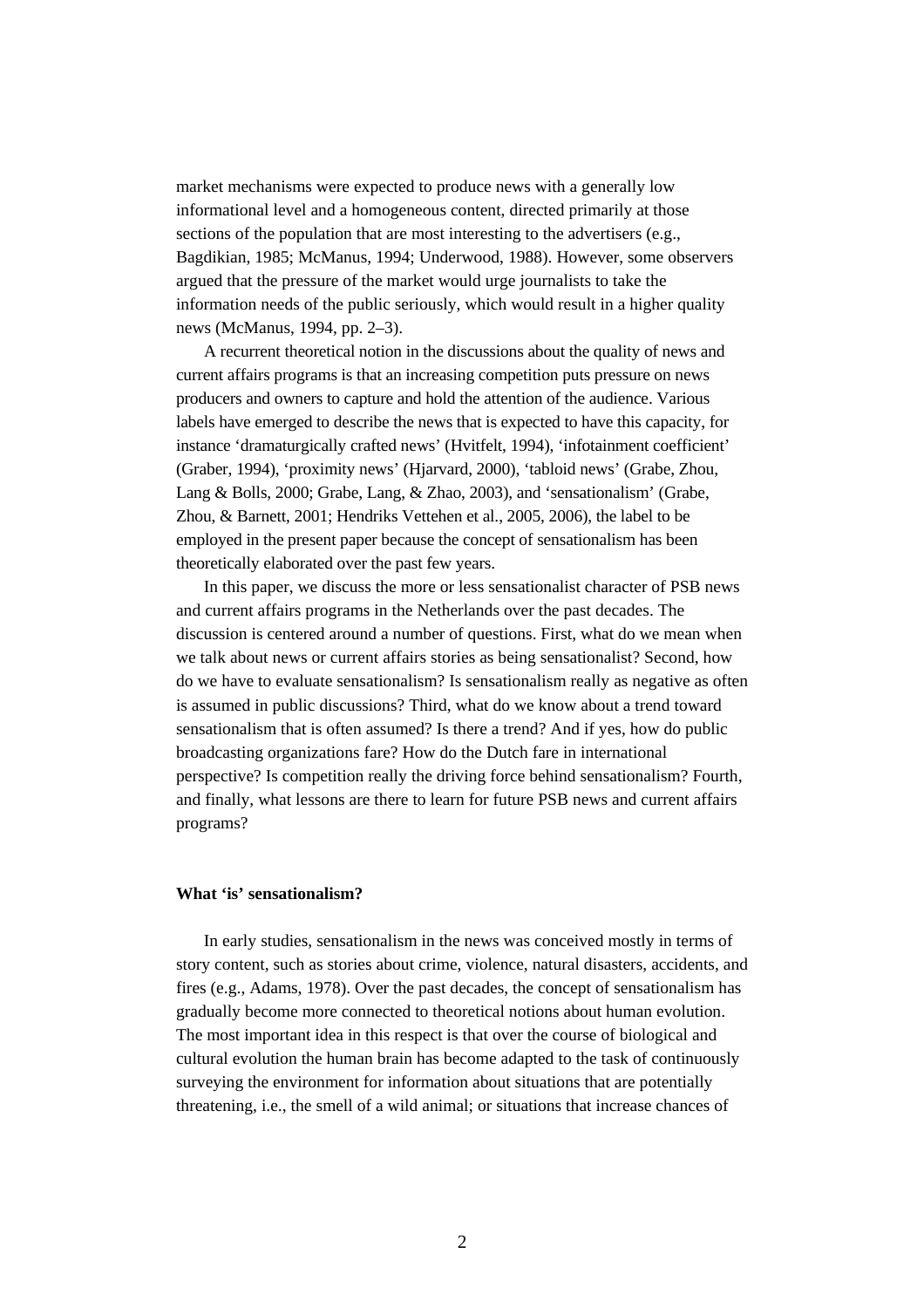reproduction, i.e., the occurrence of a potential mate. Because of this predisposition, humans are today still sensitive to certain categories of information, first of all in everyday life, searching their ways in the urban wilderness, but also when they have their eyes on the television screen (Davis & McLeod, 2003; Shoemaker, 1996).

 In the scientific literature, three categories of sensationalist news features have been distinguished that humans are evolutionary inclined to attend to. These categories have been derived from theories of information processing that acknowledge psycho-biological roots of human information processing systems (cf. Hendriks Vettehen et al., 2005; Hendriks Vettehen, Nuijten, & Peeters, 2006).

 The first category, which has been labeled 'arousing content' (Grabe et al., 2000, 2003), consists of stories that includes information with survival value. In the context of journalism, traditional indicators of sensationalist news such as stories about crimes, violence, and disasters are the most obvious examples of content with survival value. However, from an evolutionary view, sexual content may also be considered as content with survival value, and it has consequently been considered as part of 'arousing content' (Hendriks Vettehen et al., 2005, p. 288).

 The second category, which has been labeled 'tabloid packaging' (Grabe et al., 2000, 2003; Hendriks Vettehen et al., 2005, 2006), refers to the degree to which news stories presents viewers with sudden or unexpected changes of information. The category consists of audiovisual production features, such as cuts, edits, camera movements, the onset of background music, and uncommon editing techniques. The surveying human brain should attend to these changes in order to detect potential threats or chances to survival.

 The third category, which recently has been labeled 'vivid storytelling' (Hendriks Vettehen, Nuijten, & Peeters, 2006), includes ways of storytelling that increase the concreteness or proximity of the story in a spatial, temporal or sensory way (cf. Nisbett & Ross, 1980), and that hence should pose more immediate threats or chances to survival. Well-known examples are the insertion of brief comments by laypersons on an issue in news stories (in order to exemplify the public opinion concerning the issue) and the insertion of a report on an individual case history (in order to illuminate a social problem).

#### **Sensationalism: is it good or is it bad?**

Looking at public debate, two questions emerge about the way sensationalism 'works'. The first question is whether sensationalism really has the power to attract large audiences. The second question is whether the inclusion of sensationalist features in news stories interferes with the ways viewers process the story.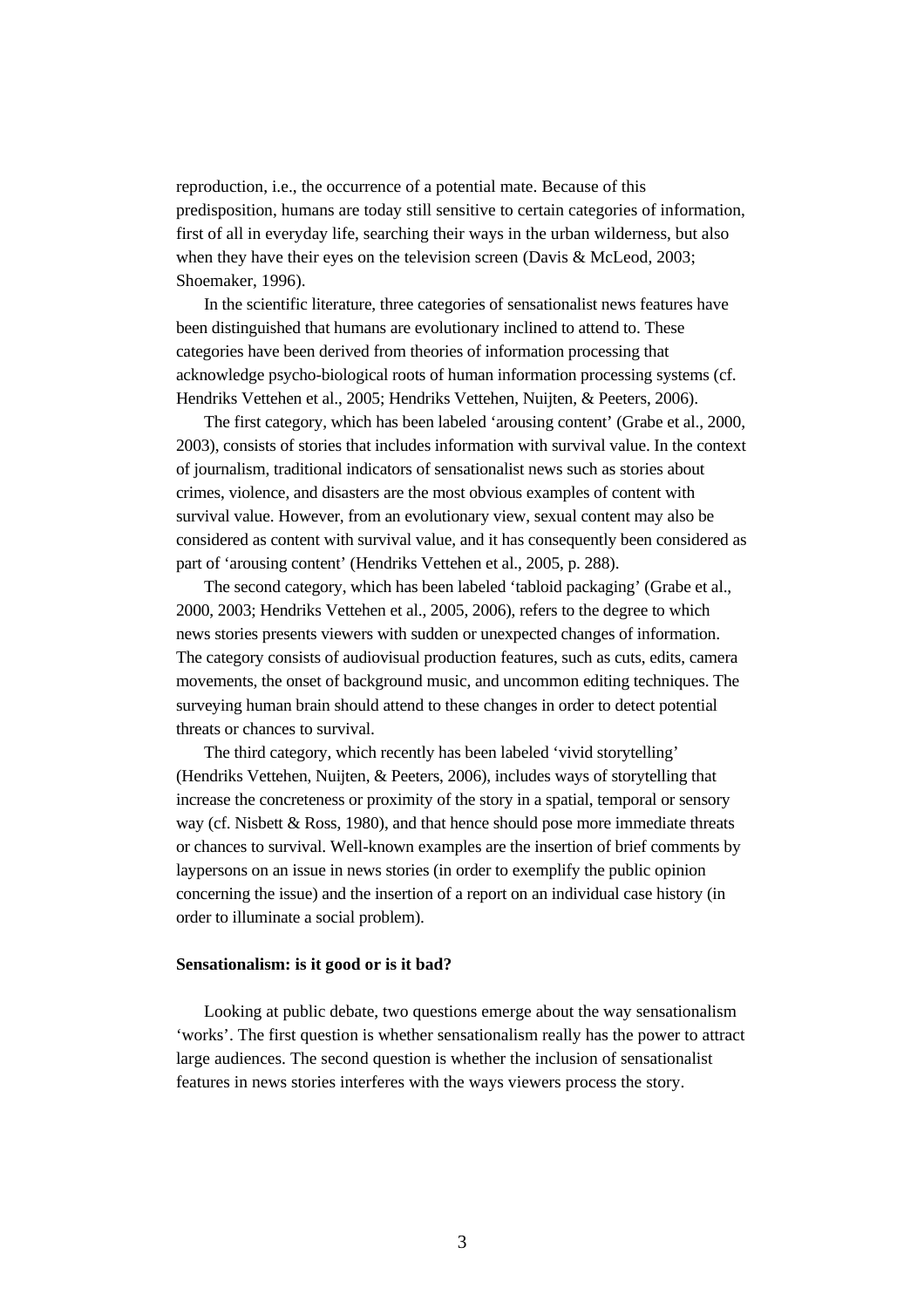## *Sensationalism as a device to boost audience ratings*

At first sight, the ratings of some overtly sensationalist news programs and infotainment oriented programs give the impression that sensationalism may boost audience ratings. However, these data provide little evidence, which raises the question what science could say about the attention grabbing and holding capabilities of sensationalism. Theoretical insights and research findings concerning the questions present a picture that is neither black nor white.

Starting from an information processing theory (i.e., the limited capacity model of mediated message processing, cf. Lang, 2000), it has been predicted that the presence of sensationalist features in news stories increases the viewer's attention to the story, and that in increases both physiological and emotional arousal in viewers. These predictions have been successfully tested in many studies (e.g., Grabe et al., 2000, 2003; Lang, Bolls, Potter, & Kawahara, 1999). However, the findings only concerned short-term fluctuations in attention over the viewing process that were obtained under conditions of forced exposure, i.e., in the laboratory.

Starting from a theory of information exposure (i.e., the activation model of information exposure, cf. Donohew, Puglez Lorch, & Palmgreen, 1998), Hendriks Vettehen, Nuijten, and Peeters (2006) recently predicted that the arousal that is elicited by sensationalist news stories does not influence the degree to which viewers like the stories in a linear way. Their findings indicate that viewers value an increase in emotional arousal elicited by news stories in a positive way, but only up to a certain level of arousal. Beyond that optimal level of emotional arousal, they dislike a further increase in emotional arousal elicited by the stories. However, it should be noted that the level of emotional arousal being elicited by a news story is probably not the only variable that explains effects of sensationalism, and further study on the subject is required.

From the same theoretical model that was applied in the Hendriks Vettehen, Nuijten, and Peeters (2006) study, another warning may be derived. The activation model argues that humans differ in their need for activation, which may be provided by sensationalist features in news stories. In particular, humans needs for activation decrease as they grow older, and women generally have lower needs for activation than men (Zuckerman, 1979). The model thus implies that levels of emotional arousal elicited by sensationalist news may be positively evaluated by a population of male adolescents, but at the same time be negatively evaluated by a population of elderly people. However, this prediction has not been put to the test yet.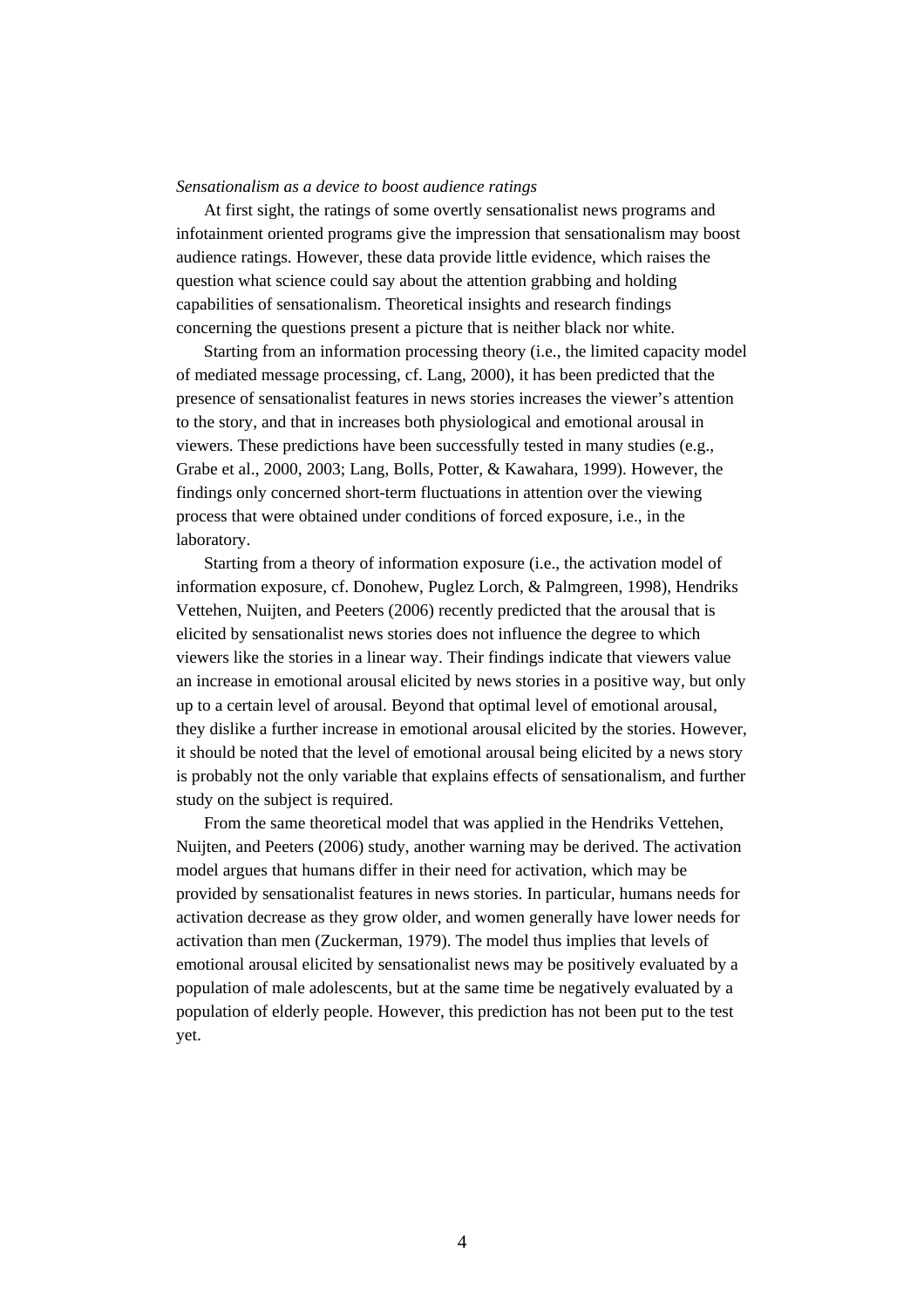## *Cognitive effects of sensationalism*

Because the categories of sensationalism are based on information processing theories, predictions about the cognitive effects of sensationalism could be tested. As with the question about the power of sensationalism as ratings booster, the theoretical insights and research findings concerning the question about cognitive effects present a diverse picture.

For instance, we already mentioned that the presence of sensationalist features in news stories increases attentiveness during the viewing process, and that it increases levels of arousal. Starting from the limited capacity model of mediated message processing, in some studies it has been argued that these increases do not necessarily entail improved message recall. In line with this, the studies revealed that the use of sensationalist features in news stories may increase message recall and recognition, but that an unrestricted use of sensationalist devices (e.g., the sensational packaging of an already sensational news topic) will overburden the viewer's cognitive capabilities ('cognitive overload'), which will harm the recall of the news messages (e.g., Grabe et al., 2000; 2003; Lang et al., 1999).

Another cognitive effect has been particularly studied with regard to some sensationalist features. Based on theoretical notions concerning 'vividness' (cf. Nisbett & Ross, 1980) and cognitive heuristics (cf. Tversky & Kahnemann, 1974), studies have consistently found that the use of examples in news stories (notably the insertion of brief comments by laypersons on an issue in news stories) draws the attention to only parts of the news content, resulting in distorted comprehension and judgments (for an overview cf. Zillmann & Brosius, 2000). Brosius (1993) reported a similar finding with regard to the use of emotional pictures: the emotional visuals drew the attention to only part of the content.

#### *Conclusion*

The theoretical predictions and empirical findings so far suggest that the rule 'the more, the better' does not necessarily apply to the capabilities of sensationalism as a rating boosting device. Moreover, high levels of sensationalism may be differentially valued in different populations. However, more research is needed on this subject.

Regarding cognitive effects, the theoretical predictions and research findings so far suggest that sensationalism may help to improve message processing, but also that two pitfalls lay ahead. The first of these is that high levels of sensationalism may overburden the information processing system, the second that some sensationalist features may draw the attention to only parts of the news content, which may produce miscomprehensions and misjudgments.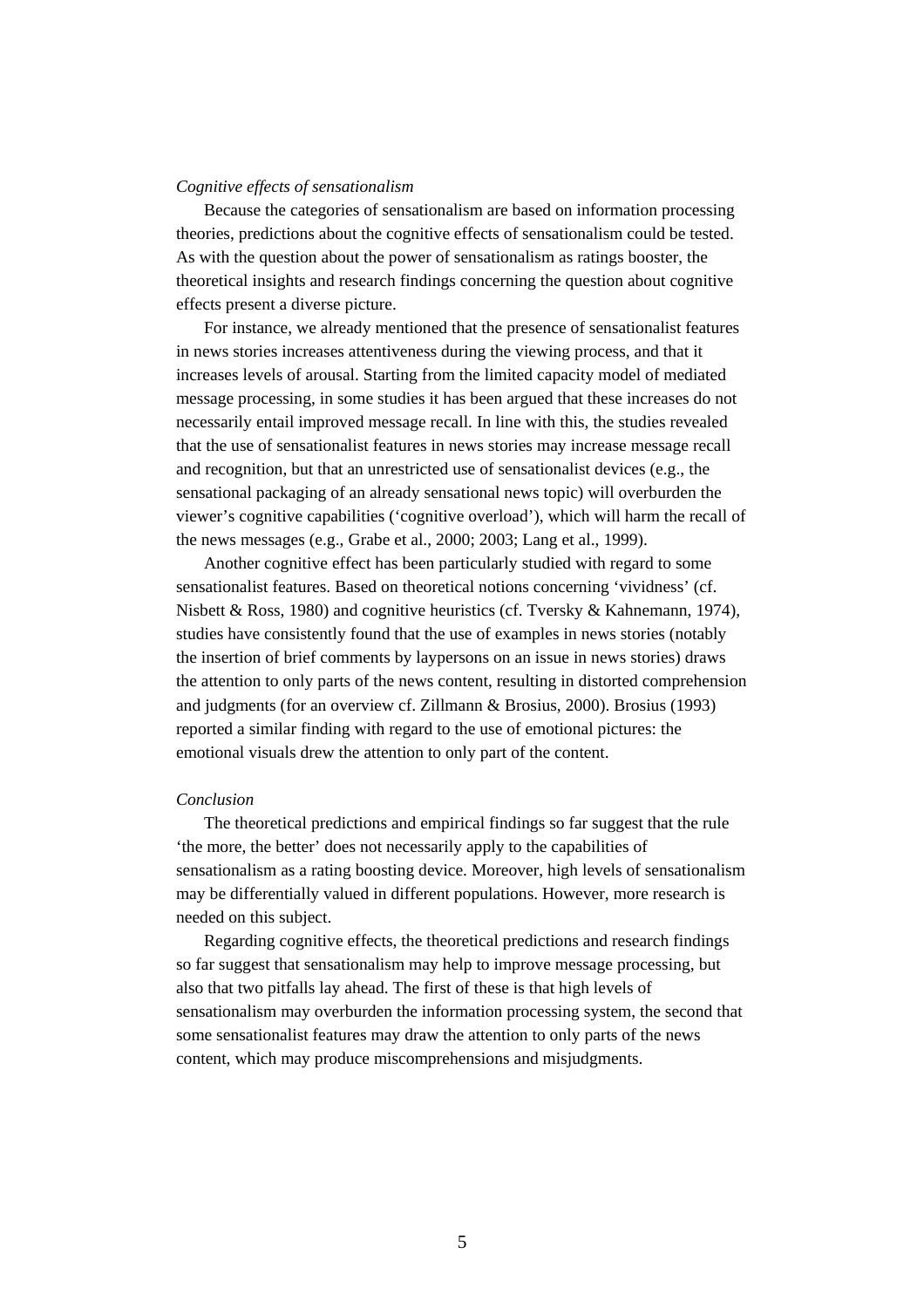## **A trend toward sensationalism?**

As already stated in the introduction of this paper, a recurrent assumption in discussions about the quality of news and current affairs programs is that an increasing competition puts pressure on news producers and owners to struggle for an audience. This is in line with the basic microeconomic notion that an increase in competition will put pressure on producers to make their products more attractive to potential buyers. Because sensationalism is widely believed to be capable of attracting large audiences, competition should stimulate sensationalism in these programs.

Regarding the situation in the Netherlands, two studies have recently been published that have provided some indications for increased sensationalism in informational programs. These studies will be discussed below.

#### *Sensationalism in Dutch television news programs*

In 1995, there were only two television news programs in the Netherlands: the PSB news program (by NOS), which had been on air since 1956, and a commercial news program (by RTL), which had been on air since 1989. By 2001, the two programs had a new commercial rival (by SBS, since 1999) that also covered both national and international news. Besides, the programs had to face the competition by other newly emerged informational programs, in particular news programs that only covered local or national news stories, and infotainment programs.

In the Dutch television news study, only the television news programs covering both national and international news were considered. A comparison was made between 698 television news stories, part of which were aired in the early spring of 1995 and part of which were aired in the early spring of 2001 (cf. Hendriks Vettehen et al., 2005). The study revealed that Dutch television news programs showed increases in a number of sensationalist features between 1995 and 2001. In particular, the stories featured significantly more dramatic sounds, more use of emotional language, more camera movements because of the use of 'eyewitness cameras' or zooming (in and out), more close-ups, more laypersons commenting on news events, and more individual case histories. On the other hand, the presence of some other features did not change (particularly the presence of a dramatic story content), and the presence of emotional pictures even decreased significantly. Besides, there were substantial differences between newscasts with respect to changes in sensationalism. In all, both the NOS and RTL television news stories appeared to have become somewhat more sensational over the period 1995-2001, but the findings for especially the NOS (the PSB news program) were relatively ambiguous. Also, both the NOS and RTL television news stories could not match the sensational character of the new competitor SBS; a competitor that had to enter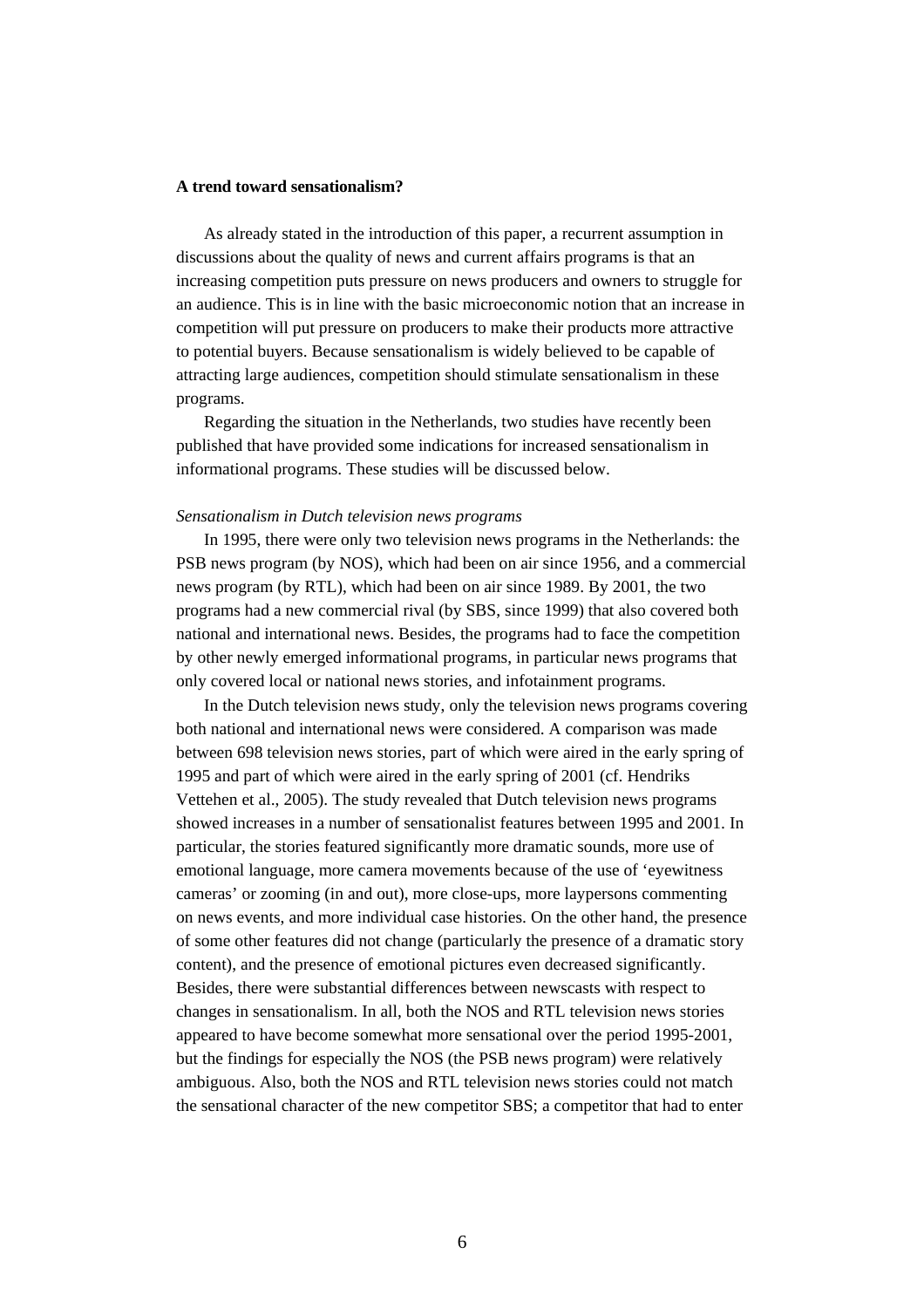a perhaps almost saturated market, and that eventually failed to reach its targets: in 2003 it disappeared from the screen. In all, the findings indicate that increases in sensationalism were present but not as comprehensive and ubiquitous as some critics seemed to fear (Hendriks Vettehen et al., 2005, p. 292).

The Dutch study was different from other studies on tendencies toward sensationalism because it started from an elaborated theoretical concept, which resulted in 15 sensationalist features being measured. In contrast, earlier U.S. studies only measured the presence of a dramatic story subject (e.g., Scott & Gobetz, 1992; Slattery & Hakanen, 1994; Slattery, Doremus & Marcus, 2001), and the European studies have included only some other features, such as the use of close-ups, the number of camera shots, or the duration of the interviews (Hjarvard, 2000; Hvitfelt, 1994). However, the main conclusion in these studies that sensationalism in television news stories shows increases was confirmed by the Dutch study.

The finding in the Dutch that the most ambiguous findings were found for the PSB news program seems in line with findings in the Swedish study by Hvitfelt (1994). Hvitfelt concluded that the new commercial competitors initiated most changes in news form and content and that the PSB news program after a while followed suit by copying the innovations. However, more research is needed to find out whether this explanation holds for the Dutch situation.

#### *Sensationalism in Dutch Current Affairs Programs*

As with television news programs, the market situation of the Dutch current affairs programs changed substantially during the 1990's. In 1992, each of several PSB organizations, most of them historically representing a religious (e.g., Catholic, Protestant) or a political (e.g., socialist, liberal) 'pillar' of Dutch society, aired a current affairs program once a week by the beginning of the 1990's. Each of the weekly current affairs programs had its own day on which it was broadcasted. Between 1992 and 1996, these weekly current affairs programs merged into three daily programs that could threaten each other's ratings. Moreover, because of increasing numbers of television news programs, and the emergence of various infotainment programs, the competitive pressure to the new current affairs programs became considerably larger by the end of the century.

In the Dutch current affairs study, 120 stories that were taken from one of the new current affairs programs in 2001 were compared with 121 stories in 1992 that were taken from the three programs from which the program originated (cf. Hendriks Vettehen et al., 2006). The study revealed that the stories in 2001 were on some aspects significantly more sensational than they were in 1992: the average story-length had decreased, the stories were more about domestic issues and more often followed the events of the day, the stories featured more dramatic editing and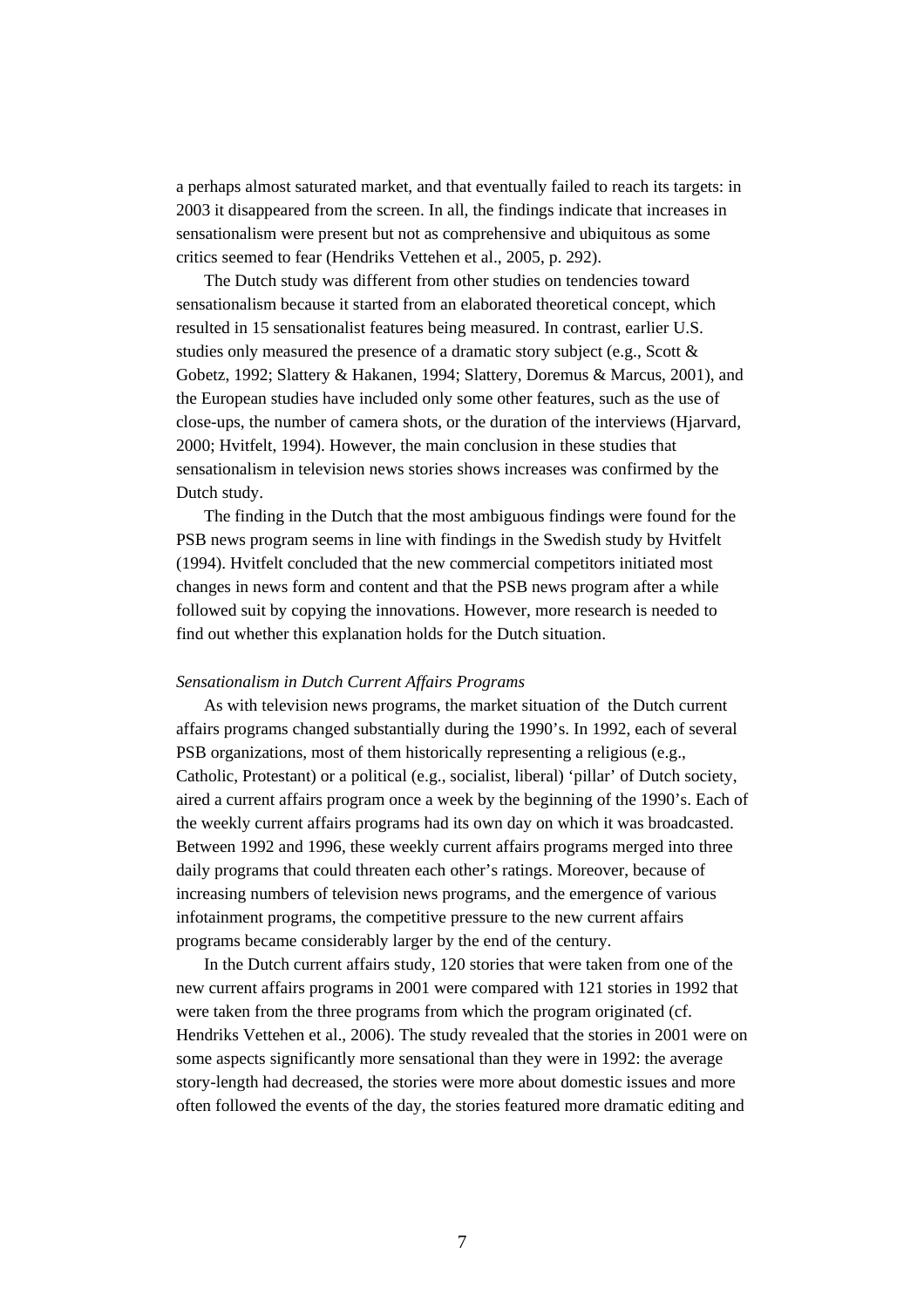close-ups, and they featured more individual case histories. However, no changes were observed on nine other sensationalist features, and the numbers of zoom movements had decreased.

 The results of the study are difficult to compare with other studies. We could find only one British study that compared the content of current affairs programs over the years 1977/78, 1987/88, and 1997/98 (Barnett & Seymour, 1999). By and large, the study revealed that over this period the coverage of foreign, political and economical affairs had declined, and that it was virtually abandoned by commercial stations. In contrast, especially police and crime issues were more often covered; story subjects that may be considered sensational. The decline in foreign affairs coverage is in line with findings from the Dutch study. However, the rise of sensational story subjects was not found in the Dutch study.

# *Conclusion*

Although the studies in various countries on sensationalism in television news and current affairs are difficult to compare, some general conclusions may be drawn. First, the findings suggest that a tendency toward increased sensationalism indeed exists. However, the tendency is not observable on the same sensationalist features for every country, type of program, and type of broadcast organization. Second, this conclusion also applies to the PSB news and current affairs programs, although some findings suggest that PSB programs are somewhat reluctant in this respect.

Two conclusions should not be drawn on the studies that are conducted up to now. The first would be that a linear trend toward sensationalism exists. In order to reach such a conclusion, more measurement moments should have been included in the studies. However, the studies conducted so far typically apply two or sometimes three measurement moments.

The second unwarranted conclusion would be that the increasing competition by commercial broadcast organizations is the one and only driving force behind increases in sensationalism. Theoretically, at least two concurrent developments seem to be alternative explanations for parts of the increases: technological innovation, and journalistic routines and values (cf. Hendriks Vettehen et al., 2005). Technological developments may have facilitated the tabloid packaging of news stories, which is one of the sensationalist categories. In accordance, the use of tabloid packaging devices such as the inclusion of eye-witness camera scenes may be explained by a wish to boost audience ratings (the competition explanation) or merely by the availability of a new technology (the technological innovation explanation). Likewise, the emergence of views on journalism such as public journalism (cf. Rosen & Merrit, 1994) may be connected to increases in vivid storytelling, which is another category of sensationalist features. Public journalism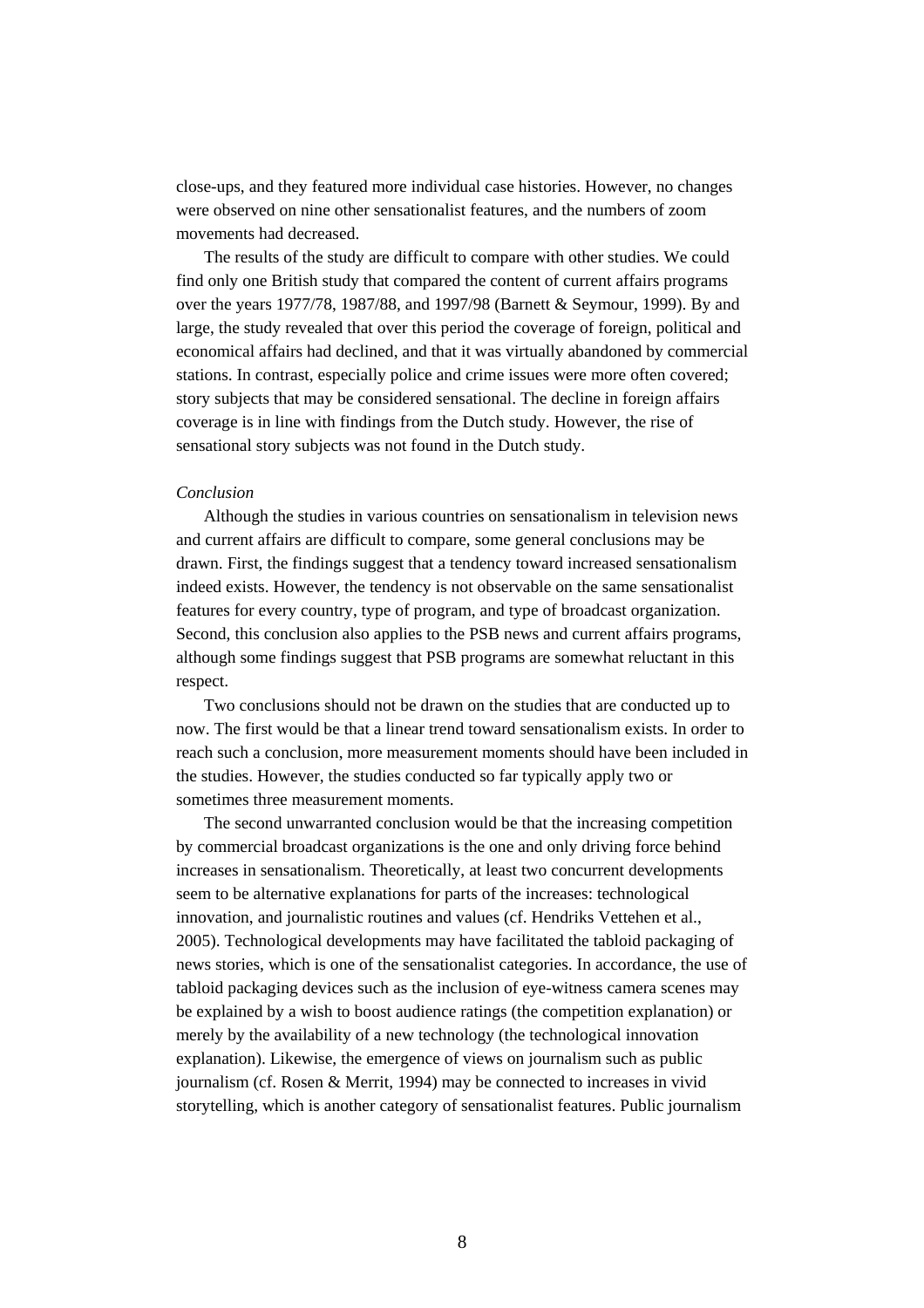stresses the problems of ordinary citizens as a starting point for journalist practice. In accordance, examples of vivid storytelling such as the insertion of comments by laypersons in news stories and the insertion of individual case histories may again be explained by the desire to boost audience ratings (the competition explanation) or by the desire to stress to role of ordinary citizens (the public journalism explanation). Disentangling the various influences on the presence of sensationalist features in news or current affairs programs may involve analyses of large time series of news stories in which changes in the presence of sensationalist features could meticulously be traced back to developments in competition, technology, or views on journalism. However, even with large datasets at hand, the puzzle will prove hard to solve.

# **The future of PSB informational programs**

The introduction of free newspapers, the cross-media activities of newspaper companies, and most important, the growth of news sites on the internet all contribute to the conclusion that in the first decade of the new century, competition on the news market still continues to increase. What do these development mean to PSB informational programs?

 Because of its lesser dependence on advertisement revenues, the PSB programs may feel somewhat less need to struggle for an audience than similar programs by commercial broadcasters, and hence, to further increase the presence of sensationalist features in their programs. The distinct financial structure of PSB and commercial broadcasters may also be an explanation of the finding that in the past, PSB news and current affairs programs seem to have been a bit reluctant in sensationalizing their programs. However, the public task of PSB provides more reasons for further reluctance.

 First, the public task of PSB supposes efforts to reach all citizens. As described earlier in this paper, it can be predicted that male adolescents are relatively more attracted to highly sensationalist news because it elicits the high levels of arousal that they generally like. However, highly sensationalist news may also be expected to scare-of women or elderly people because these are generally less in need for high levels of arousal. From this perspective, future television news programs being targeted at young people might become successful in terms of ratings, provided it features emotionally arousing, past-paced and vivid stories. In contrast, the regular PSB newscast, which currently is quite popular among an elder population, should not become too sensationalist. The relatively simple children's television news is not without reason also popular among elderly people.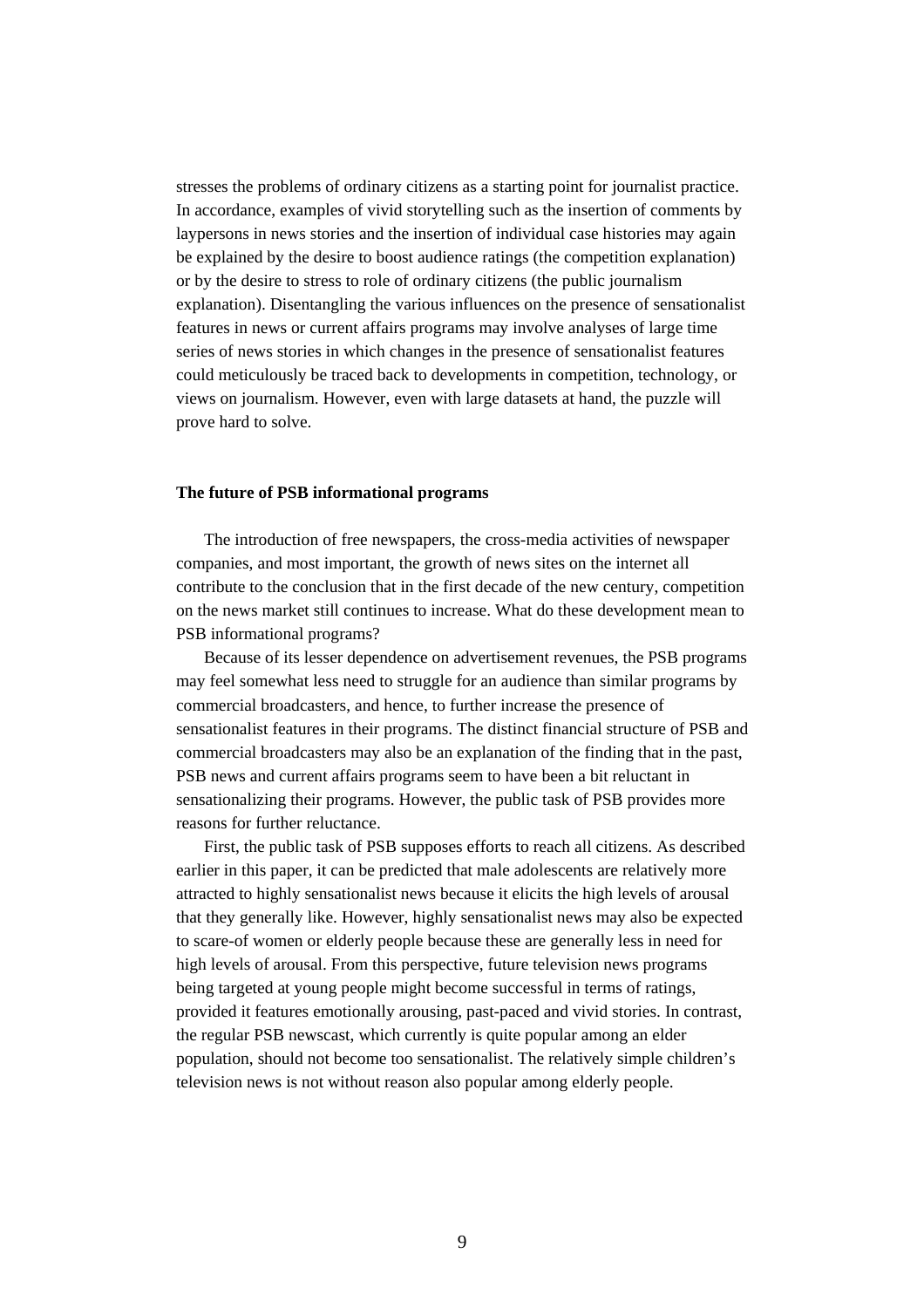Second, the public task of PSB supposes efforts to optimize the process of information transfer. As also described earlier in this paper, the use of sensationalist features is not without risks. First, high levels of sensationalism may overburden the information processing system, resulting in poor message recall. Regarding the problems that are directly connected to the limited capacity of the human brain to process information, news producers may also read an article by Lang, Potter, & Grabe (2003), who applied information processing theory and research findings to derive seven rules that are helpful in making news memorable. Roughly stated, PSB news and current affairs programs should refrain from excessive sensationalist news coverage in order to stimulate the viewers processing of information.

Finally, sensationalist features may draw the attention to only parts of the news content, which may produce miscomprehensions and misjudgments. As Tversky & Kahnemann (1974) have already shown, humans tend to base judgments of situations on the ease with which instances of these situations can be brought to mind. An excessive use of sensationalist features that are easily remembered, for instance the use of extremely emotional pictures in order to illustrate a social problem, may lead viewers to overestimate the severity of the problem. In a similar way, the distribution of opinions by laypersons who are briefly interviewed on an issue, may influence the viewers' judgment of the public opinion (cf. Zillmann & Brosius, 2000). PSB news and current affairs programs should acknowledge the possibility of such effects, for instance by ensuring that sensationalist features are only used as exemplification in a balanced way.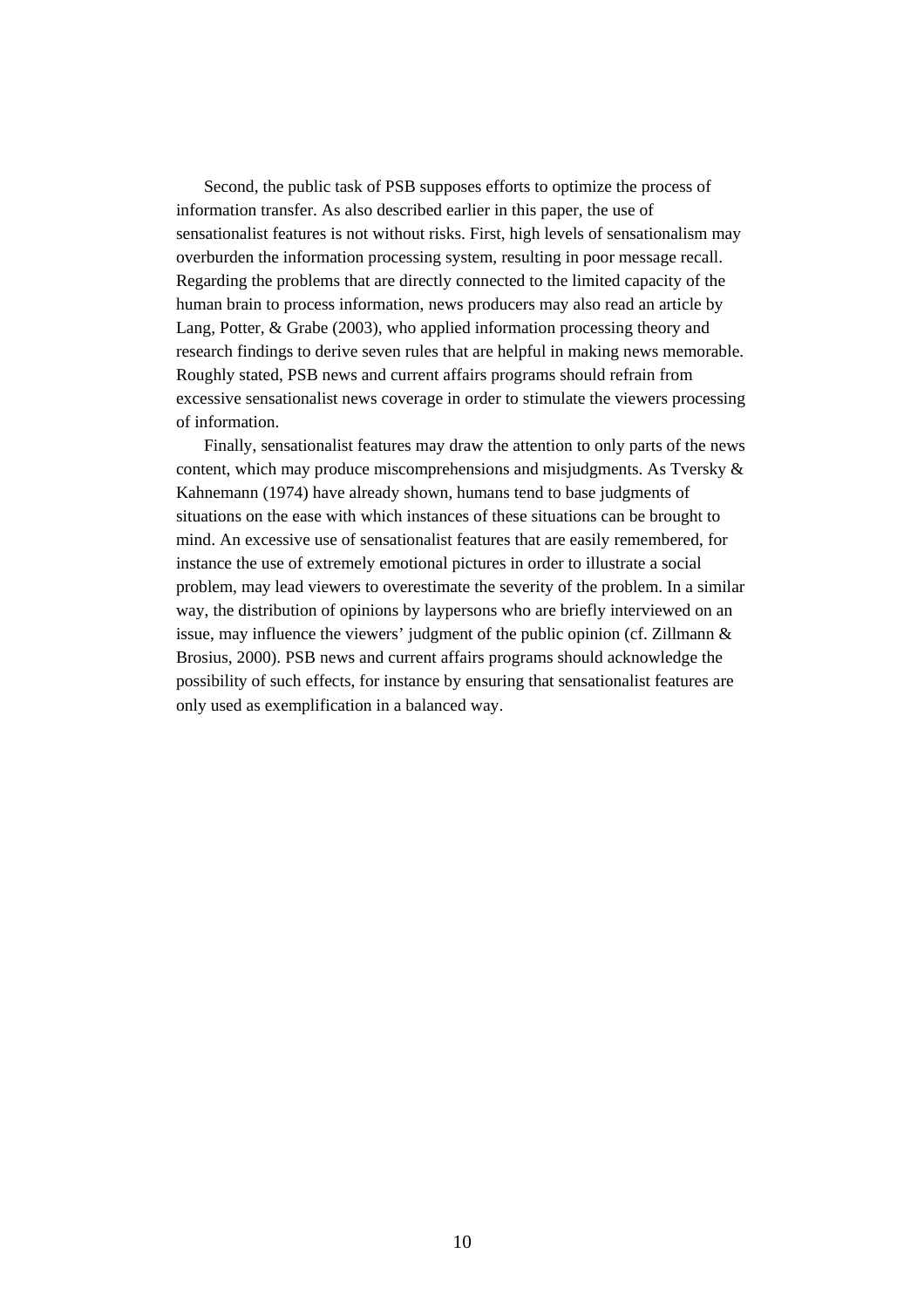#### **References**

- Adams, W. C. (1978). Local public affairs content on TV news. *Journalism Quarterly, 55*, 690–695.
- Bagdikian, B. H. (1985). The U.S. media: Supermarket or assembly line? *Journal of Communication, 35*(3), 97–109.
- Barnett, S. & Seymour, E. (1999). *A shrinking iceberg traveling south. Changing trends in British television: a case study of drama and current affairs.* London: Campaign for Quality Television Ltd.
- Brosius, H. B. (1993). The effects of emotional pictures in television news. *Communication Research, 20*, 105–124.
- Davis, H., & McLeod, S. L. (2003). Why humans value sensational news. An evolutionary perspective. *Evolution and Human Behavior, 24*, 208–216.
- Donohew, L., Puglez Lorch, E., & Palmgreen, P. (1998). Applications of a theoretical model of information exposure to health interventions. *Human Communication Research, 24* (3), 454-468.
- Fortuyn, W. (2000). *De slag om het nieuws* (The Battle for the News). Den Haag: Sdu Uitgevers.
- Grabe, M. E., Lang, A., & Zhao, X. (2003). News content and form. Implications for memory and audience evaluations. *Communication Research, 30*, 387–413.
- Grabe, M. E., Zhou, S., & Barnett, B. (2001). Explicating sensationalism in television news: Content and the bells and whistles of form. *Journal of Broadcasting & Electronic Media, 45*, 635–655.
- Grabe, M.E., Zhou, S., Lang, A. & Bolls, P.D. (2000). Packaging television news : The effects of tabloid on information processing and evaluative responses. *Journal of Broadcasting and Electronic Media, 44*, 581-598.
- Graber, D.A. (1994). The infotainment quotient in routine television news: A director's perspective, *Discourse and Society* 5: 483-508.
- d'Haenens, L. & Saeys, F. (2001). *Western broadcasting at the dawn of the 21st century*. Berlin / New York: Mouton de Gruyter.
- Hendriks Vettehen, P., Nuijten, C.M. & Beentjes, J.W.J. (2005). News in an Age of Competition: Sensationalism in Dutch Television News 1995-2001. *Journal of Broadcasting & Electronic Media, 49*, 3, 282-295.
- Hendriks Vettehen, P. G. J., Nuijten, C. M. & Beentjes, J. W. J. (2006). Sensationalism in Dutch current affairs programs 1992-2001. *European Journal of Communication, 21*, 2, 227-237.
- Hendriks Vettehen, P. G. J., Nuijten, C. M., & Peeters, A. (2006). Sensationalism in television news: toward optimal arousal - and beyond. *Paper* presented at the 56rd Annual Conference of the International Communication Association, June 19-23, Dresden Germany.
- Hjarvard, S. (2000). Proximity. The name of the ratings game. *Nordicom Review, 21*(2), 63–81.